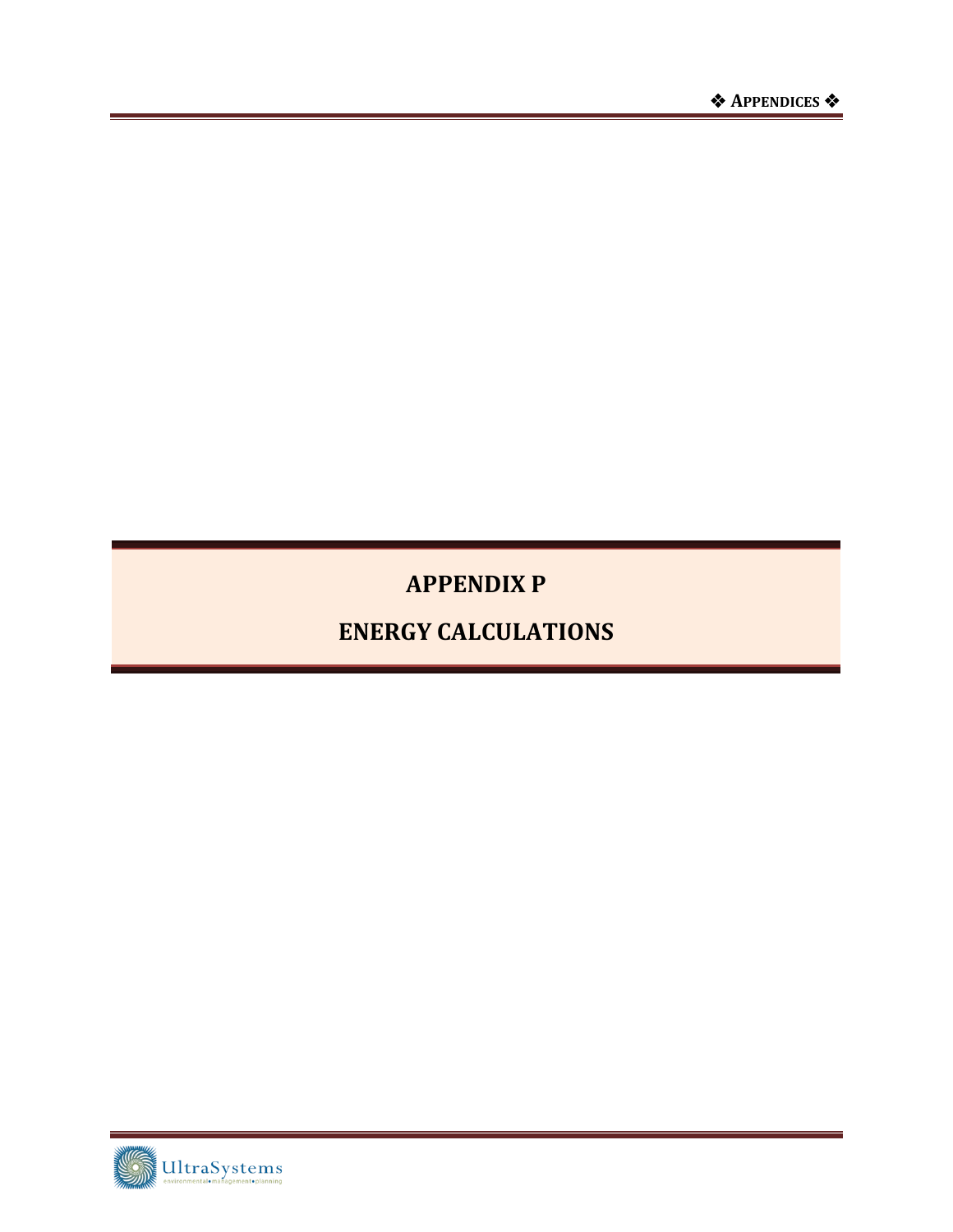#### **Table P‐1 DIESEL FUEL CONSUMED DURING CONSTRUCTION, PHASE I**

|                              |                                 |           |               |           | <b>Daily</b> | Load   | No. of         |                |                      |
|------------------------------|---------------------------------|-----------|---------------|-----------|--------------|--------|----------------|----------------|----------------------|
| <b>Phase</b>                 | <b>Equipment Type</b>           | <b>HP</b> | <b>Number</b> | Hours/Day | Factor       | Factor | Days           | <b>Gallons</b> | <b>Total Gallons</b> |
| Demolition                   | Concrete/Industrial Saws        | 81        | 1             | 8         | 0.6          | 0.73   | 88             | 1248.83        |                      |
| Demolition                   | <b>Excavators</b>               | 158       | 3             | 8         | 0.6          | 0.38   | 88             | 3804.13        |                      |
| Demolition                   | <b>Rubber Tired Dozers</b>      | 247       | $\mathbf{1}$  | 8         | 0.6          | 0.4    | 88             | 2086.66        |                      |
| Demolition                   | Tractors/Loaders/Backhoes       | 97        | 3             | 8         | 0.6          | 0.37   | 88             | 2273.99        | 9,414                |
| Grading                      | Excavators                      | 158       | 1             | 8         | 0.6          | 0.38   | 7              | 100.87         |                      |
| Grading                      | Graders                         | 187       | 1             | 6         | 0.6          | 0.41   | $\overline{7}$ | 96.60          |                      |
| Grading                      | <b>Rubber Tired Dozers</b>      | 247       | 1             | 6         | 0.6          | 0.4    | 7              | 124.49         |                      |
| Grading                      | Tractors/Loaders/Backhoes       | 97        | 1             | 7         | 0.6          | 0.37   | 7              | 52.76          | 375                  |
| <b>Building Construction</b> | Cranes                          | 231       | $\mathbf{1}$  | 6         | 0.6          | 0.29   | 268            | 3231.60        |                      |
| <b>Building Construction</b> | Forklifts                       | 89        | $\mathbf{1}$  | 6         | 0.6          | 0.2    | 268            | 858.67         |                      |
| <b>Building Construction</b> | <b>Generator Sets</b>           | 84        | 1             | 8         | 0.6          | 0.74   | 268            | 3998.13        |                      |
| <b>Building Construction</b> | Tractors/Loaders/Backhoes       | 97        | $\mathbf{1}$  | 6         | 0.6          | 0.37   | 268            | 1731.33        |                      |
| <b>Building Construction</b> | Welders                         | 46        | 3             | 8         | 0.6          | 0.45   | 268            | 3994.27        | 13,814               |
| Paving                       | <b>Cement and Mortar Mixers</b> | 9         | 1             | 6         | 0.6          | 0.56   | 15             | 13.61          |                      |
| Paving                       | Pavers                          | 130       | 1             | 6         | 0.6          | 0.42   | 15             | 147.42         |                      |
| Paving                       | Paving Equipment                | 132       | $\mathbf{1}$  | 8         | 0.6          | 0.36   | 15             | 171.07         |                      |
| Paving                       | <b>Rollers</b>                  | 80        | 1             | 7         | 0.6          | 0.38   | 15             | 95.76          |                      |
| Paving                       | Tractors/Loaders/Backhoes       | 97        | 1             | 8         | 0.6          | 0.37   | 15             | 129.20         | 557                  |
| <b>Architectural Coating</b> | Air Compressors                 | 78        | $\mathbf 1$   | 6         | 0.6          | 0.48   | 16             | 107.83         | 108                  |
|                              |                                 |           |               |           |              |        |                | <b>Total</b>   | 24,267               |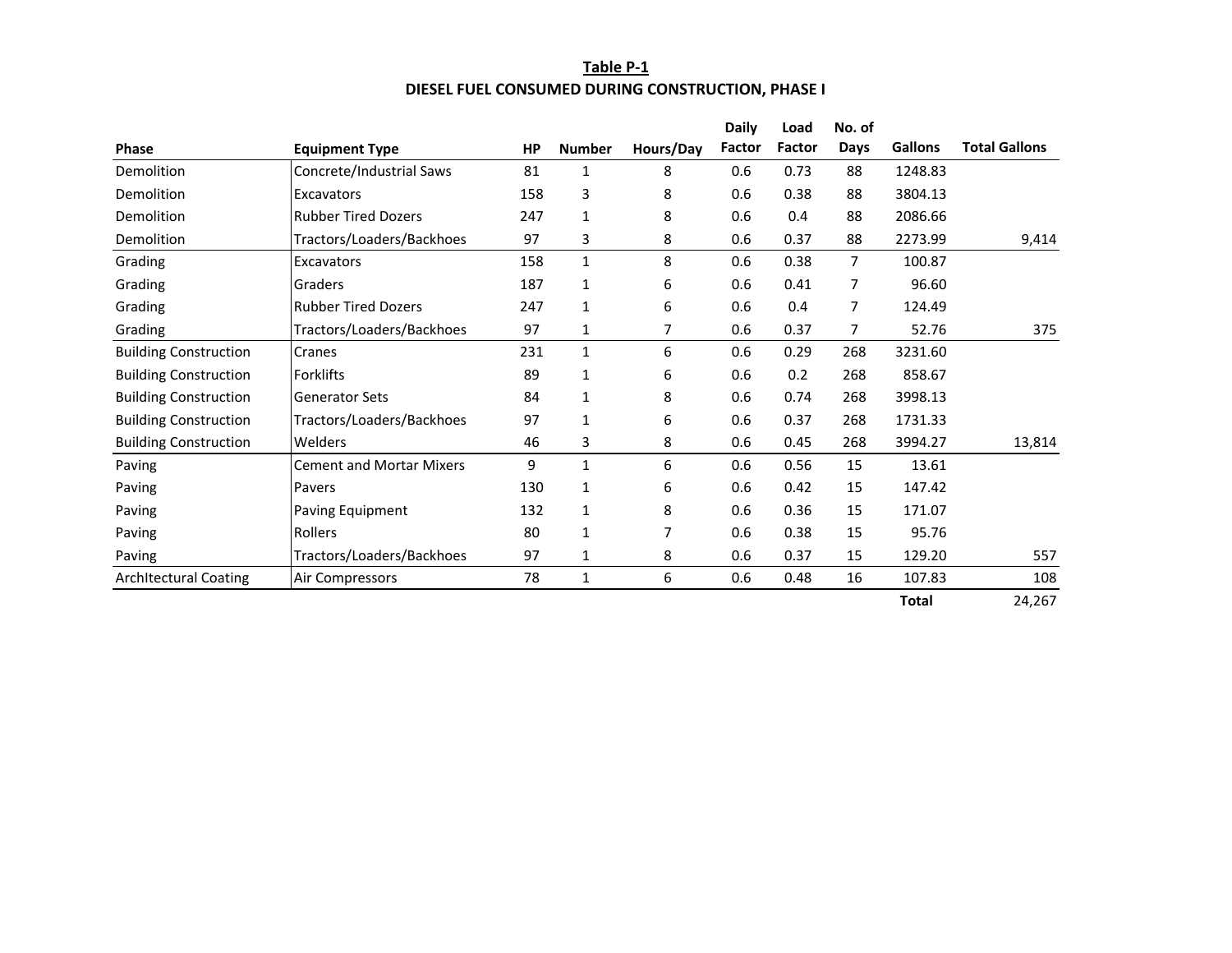### **Table P‐2 DIESEL FUEL CONSUMED DURING CONSTRUCTION, PHASE II**

|                              |                                 |           |               |           | <b>Daily</b>  | Load   | No. of      |                |                      |
|------------------------------|---------------------------------|-----------|---------------|-----------|---------------|--------|-------------|----------------|----------------------|
| Sub-phase                    | <b>Equipment Type</b>           | <b>HP</b> | <b>Number</b> | Hours/Day | <b>Factor</b> | Factor | <b>Days</b> | <b>Gallons</b> | <b>Total Gallons</b> |
| Demolition                   | Concrete/Industrial Saws        | 81        | 1             | 8         | 0.6           | 0.73   | 82          | 1163.68        |                      |
| Demolition                   | Excavators                      | 158       | 3             | 8         | 0.6           | 0.38   | 82          | 3544.76        |                      |
| Demolition                   | <b>Rubber Tired Dozers</b>      | 247       | 1             | 8         | 0.6           | 0.4    | 82          | 1944.38        |                      |
| Demolition                   | Tractors/Loaders/Backhoes       | 97        | 3             | 8         | 0.6           | 0.37   | 82          | 2118.95        | 8,772                |
| Grading                      | Excavators                      | 158       | 1             | 8         | 0.6           | 0.38   | 6           | 86.46          |                      |
| Grading                      | Graders                         | 187       | 1             | 6         | 0.6           | 0.41   | 6           | 82.80          |                      |
| Grading                      | <b>Rubber Tired Dozers</b>      | 247       | $\mathbf{1}$  | 6         | 0.6           | 0.4    | 6           | 106.70         |                      |
| Grading                      | Tractors/Loaders/Backhoes       | 97        | $\mathbf{1}$  | 7         | 0.6           | 0.37   | 6           | 45.22          | 321                  |
| <b>Building Construction</b> | Cranes                          | 231       | 1             | 6         | 0.6           | 0.29   | 280         | 3376.30        |                      |
| <b>Building Construction</b> | Forklifts                       | 89        | $\mathbf{1}$  | 6         | 0.6           | 0.2    | 280         | 897.12         |                      |
| <b>Building Construction</b> | <b>Generator Sets</b>           | 84        | 1             | 8         | 0.6           | 0.74   | 280         | 4177.15        |                      |
| <b>Building Construction</b> | Tractors/Loaders/Backhoes       | 97        | 1             | 6         | 0.6           | 0.37   | 280         | 1808.86        |                      |
| <b>Building Construction</b> | Welders                         | 46        | 3             | 8         | 0.6           | 0.45   | 280         | 4173.12        | 14,433               |
| Paving                       | <b>Cement and Mortar Mixers</b> | 9         | 1             | 6         | 0.6           | 0.56   | 14          | 12.70          |                      |
| Paving                       | Pavers                          | 130       | 1             | 6         | 0.6           | 0.42   | 14          | 137.59         |                      |
| Paving                       | Paving Equipment                | 132       | 1             | 8         | 0.6           | 0.36   | 14          | 159.67         |                      |
| Paving                       | Rollers                         | 80        | 1             | 7         | 0.6           | 0.38   | 14          | 89.38          |                      |
| Paving                       | Tractors/Loaders/Backhoes       | 97        | 1             | 8         | 0.6           | 0.37   | 14          | 120.59         | 520                  |
| <b>Architectural Coating</b> | Air Compressors                 | 78        | $\mathbf{1}$  | 6         | 0.6           | 0.48   | 11          | 74.13          | 74                   |
|                              |                                 |           |               |           |               |        |             | <b>Total</b>   | 24,120               |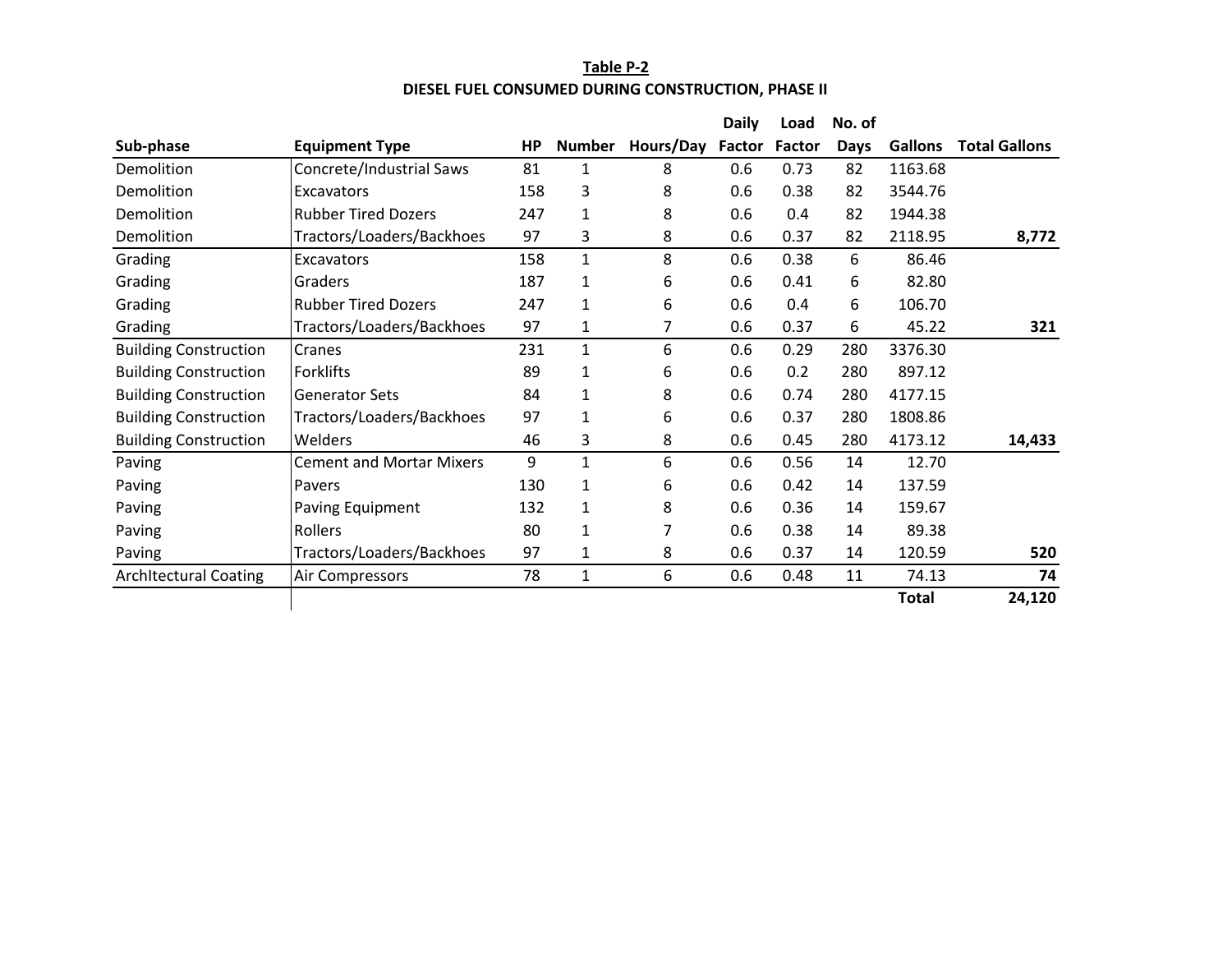# **Table P‐3 ELECTRICITY REQUIRED TO PROVIDE WATER FOR DUST CONTROL, PHASES I AND II**

| <b>Construction Sub-Phase</b> | No. of | <b>Daily</b> | Gallons/ |                | kW-hr per |       |
|-------------------------------|--------|--------------|----------|----------------|-----------|-------|
|                               | Days   | Acreage      | acre-day | <b>Gallons</b> | Gallon    | kW-hr |
| <b>Phase I</b>                |        |              |          |                |           |       |
| Demolition                    | 88     | $\mathbf 0$  | 3020     |                |           |       |
| Grading                       | 7      | 1.79         | 3020     | 37,841         | 0.00973   | 368   |
| <b>Building Construction</b>  | 268    | $\mathbf 0$  | 3020     |                |           |       |
| Paving                        | 15     | 1.79         | 3020     | 81,087         | 0.00973   | 789   |
| <b>Architectural Coating</b>  | 16     | $\mathbf 0$  | 3020     |                |           |       |
| <b>Total for Phase I</b>      |        |              |          |                |           | 1,157 |
| <b>Phase II</b>               |        |              |          |                |           |       |
| Demolition                    | 82     | $\mathbf 0$  | 3020     |                |           |       |
| Grading                       | 6      | 3.54         | 3020     | 64,145         | 0.00973   | 624   |
| <b>Building Construction</b>  | 280    | $\mathbf 0$  | 3020     |                |           |       |
| Paving                        | 14     | 3.54         | 3020     | 149,671        | 0.00973   | 1,456 |
| <b>Architectural Coating</b>  | 11     | $\mathbf 0$  | 3020     |                |           |       |
| <b>Total for Phase II</b>     |        |              |          |                |           | 2,080 |
| <b>Total for Construction</b> |        |              |          |                |           | 3,238 |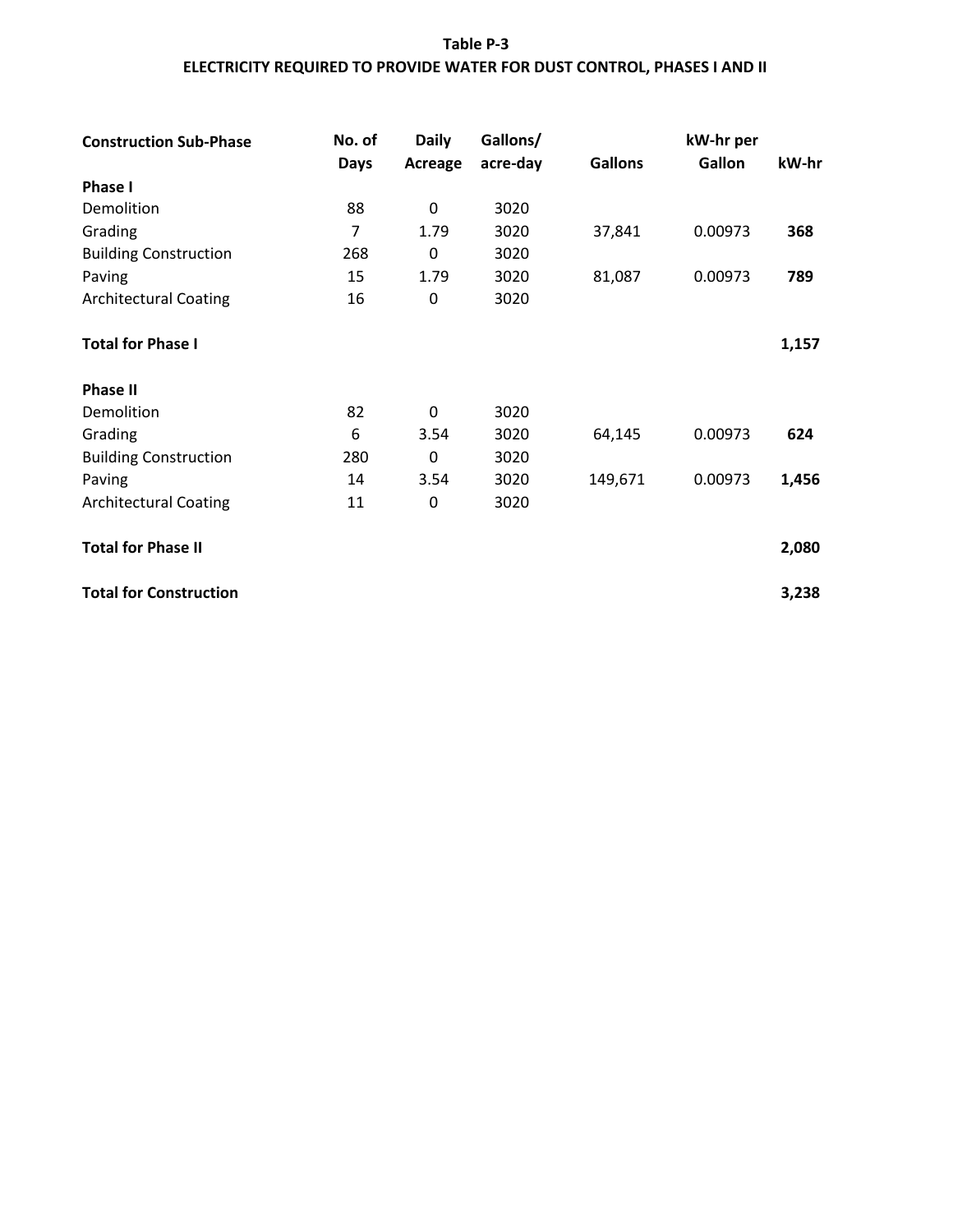#### **Table P‐4 CONSTRUCTION ON‐ROAD VEHICLE FUEL USE**

|                                               |            |           | Workers          |            |               | <b>Vendors</b> |            |              | <b>Hauling (Materials and Waste)</b> |            |
|-----------------------------------------------|------------|-----------|------------------|------------|---------------|----------------|------------|--------------|--------------------------------------|------------|
|                                               |            | No. Trips |                  |            | No. Trips     |                |            | <b>Total</b> |                                      |            |
| <b>Construction Subphase</b>                  | Days       | per Day   | Miles/Trip       | <b>VMT</b> | per Day       | Miles/Trip     | <b>VMT</b> | <b>Trips</b> | Miles/Trip                           | <b>VMT</b> |
| Phase I                                       |            |           |                  |            |               |                |            |              |                                      |            |
| Demolition                                    | 88         | 15        | 14.7             | 19,404     | 0             | 6.9            | 0          | 112          | 20                                   | 2,240      |
| Grading                                       | 7          | 15        | 14.7             | 1,544      | 0             | 6.9            | 0          | $\mathbf 0$  | 20                                   | 0          |
| <b>Building Construction</b>                  | 268        | 64        | 14.7             | 252,134    | 10            | 6.9            | 18,492     | 0            | 20                                   | 0          |
| Painting                                      | 15         | 15        | 14.7             | 3,308      | 0             | 6.9            | 0          | 0            | 20                                   | 0          |
| <b>Architectural Coating</b>                  | 16         | 13        | 14.7             | 3,058      | 0             | 6.9            | 0          | $\mathbf 0$  | 20                                   | 0          |
| <b>Total Vehicle Miles Traveled per Phase</b> |            |           |                  | 279,447    |               |                | 18,492     |              |                                      | 2,240      |
| <b>Grand Total</b>                            |            |           |                  |            |               |                |            |              |                                      | 300,179    |
| Phase II                                      |            |           |                  |            |               |                |            |              |                                      |            |
| Demolition                                    | 82         | 15        | 14.7             | 18,081     | 0             | 6.9            | 0          | 345          | 20                                   | 6,900      |
| Grading                                       | 6          | 15        | 14.7             | 1,323      | 0             | 6.9            | 0          | 0            | 20                                   | 0          |
| <b>Building Construction</b>                  | 280        | 69        | 14.7             | 284,004    | 10            | 6.9            | 19,320     | 0            | 20                                   | 0          |
| Painting                                      | 14         | 15        | 14.7             | 3,087      | 0             | 6.9            | 0          | 0            | 20                                   | 0          |
| <b>Architectural Coating</b>                  | 11         | 13        | 14.7             | 2,102      | 0             | 6.9            | 0          | 0            | 20                                   | 0          |
| <b>Total Vehicle Miles Traveled per Phase</b> |            |           |                  | 308,597    |               |                | 19,320     |              |                                      | 6,900      |
| <b>Grand Total</b>                            |            |           |                  |            |               |                |            |              |                                      | 334,817    |
| <b>Fuel Calculation</b>                       |            |           |                  |            |               |                |            |              |                                      |            |
|                                               |            | Gasoline  | <b>Miles per</b> | Gallons    | Gallons       |                |            |              |                                      |            |
|                                               | <b>VMT</b> | or Diesel | Gallon           | Gasoline   | <b>Diesel</b> |                |            |              |                                      |            |
| Workers                                       | 308,597    | Gasoline  | 24.8             | 12,443     |               |                |            |              |                                      |            |
| Vendors                                       | 19,320     | Diesel    | 20.1             |            | 961           |                |            |              |                                      |            |
| Haulers                                       | 6,900      | Diesel    | 20.1             |            | 343           |                |            |              |                                      |            |
| <b>Totals</b>                                 |            |           |                  | 12,443     | 1,304         |                |            |              |                                      |            |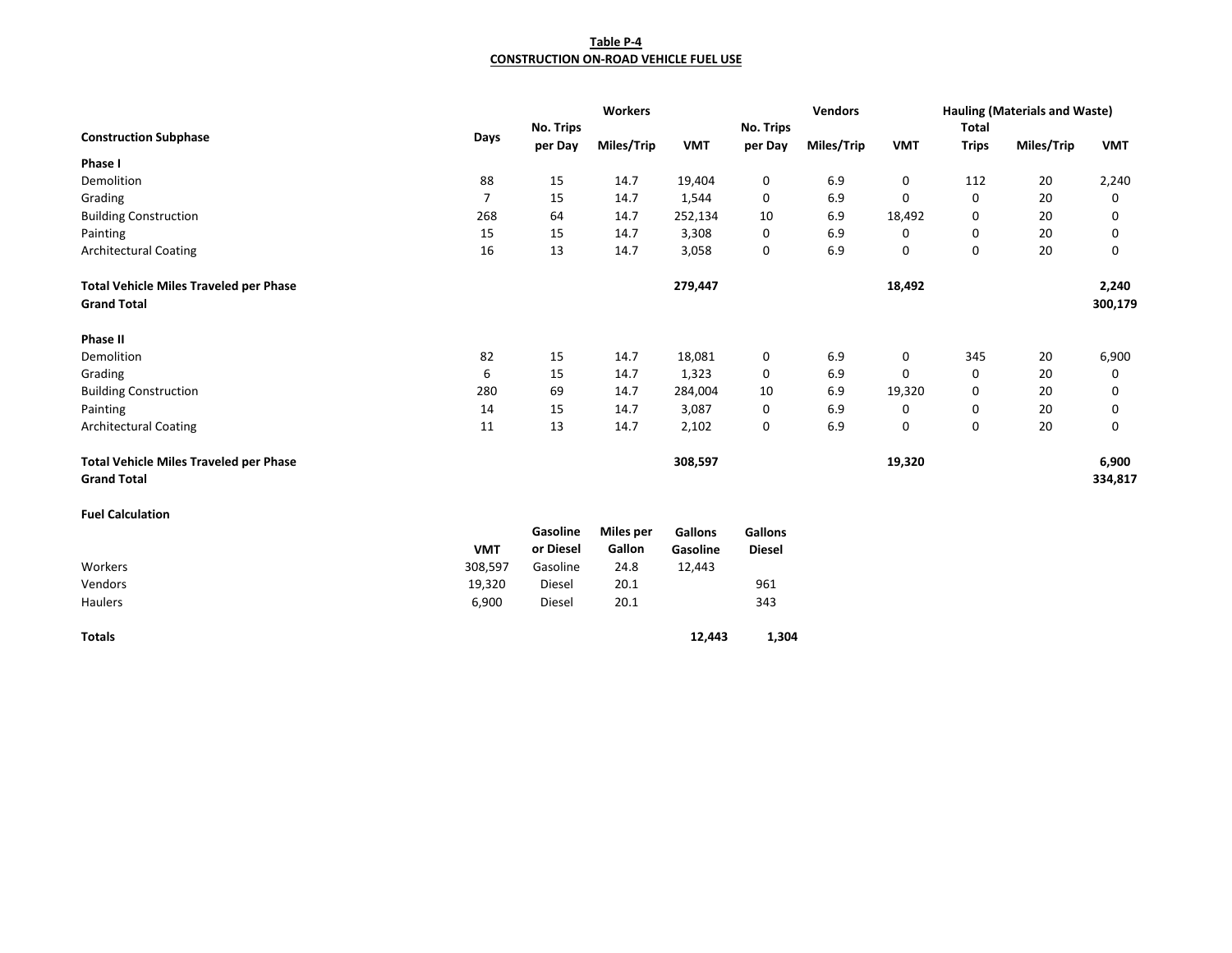# **Table P‐5 OPERATIONAL WATER USE**

# **OPERATIONAL WATER USE**

#### **Existing Conditions**

|                         |                         | <b>Electricity</b><br><b>Required</b> | <b>Electricity Use</b>              |           |
|-------------------------|-------------------------|---------------------------------------|-------------------------------------|-----------|
|                         | <b>Gallons per Year</b> | kWhr/gallon                           | kWhr/year                           | kWhr/Unit |
| Indoor Water Use        | 6,515,400               | 0.0111                                | 72,321                              |           |
| Outdoor Water Use       | 4,107,540               | 0.009727                              | 39,954                              |           |
| <b>Totals</b>           | 10,622,940              |                                       | 112,275                             | 1,123     |
| <b>Project Buildout</b> |                         |                                       |                                     |           |
|                         |                         | <b>Electricity</b>                    |                                     |           |
|                         | <b>Gallons per Year</b> | <b>Required</b><br>kWhr/gallon        | <b>Electricity Use</b><br>kWhr/year | kWhr/Unit |

|                   | <b>PANDID PCI ICAI</b> | 1.1111177411011 | *******/ YWW | . <i>.</i> |
|-------------------|------------------------|-----------------|--------------|------------|
| Indoor Water Use  | 12,053,500             | 0.0111          | 133.794      |            |
| Outdoor Water Use | 7,598,940              | 0.009727        | 73.915       |            |
| Totals            | 19,652,440             |                 | 207.709      | 1.123      |
|                   |                        |                 |              |            |